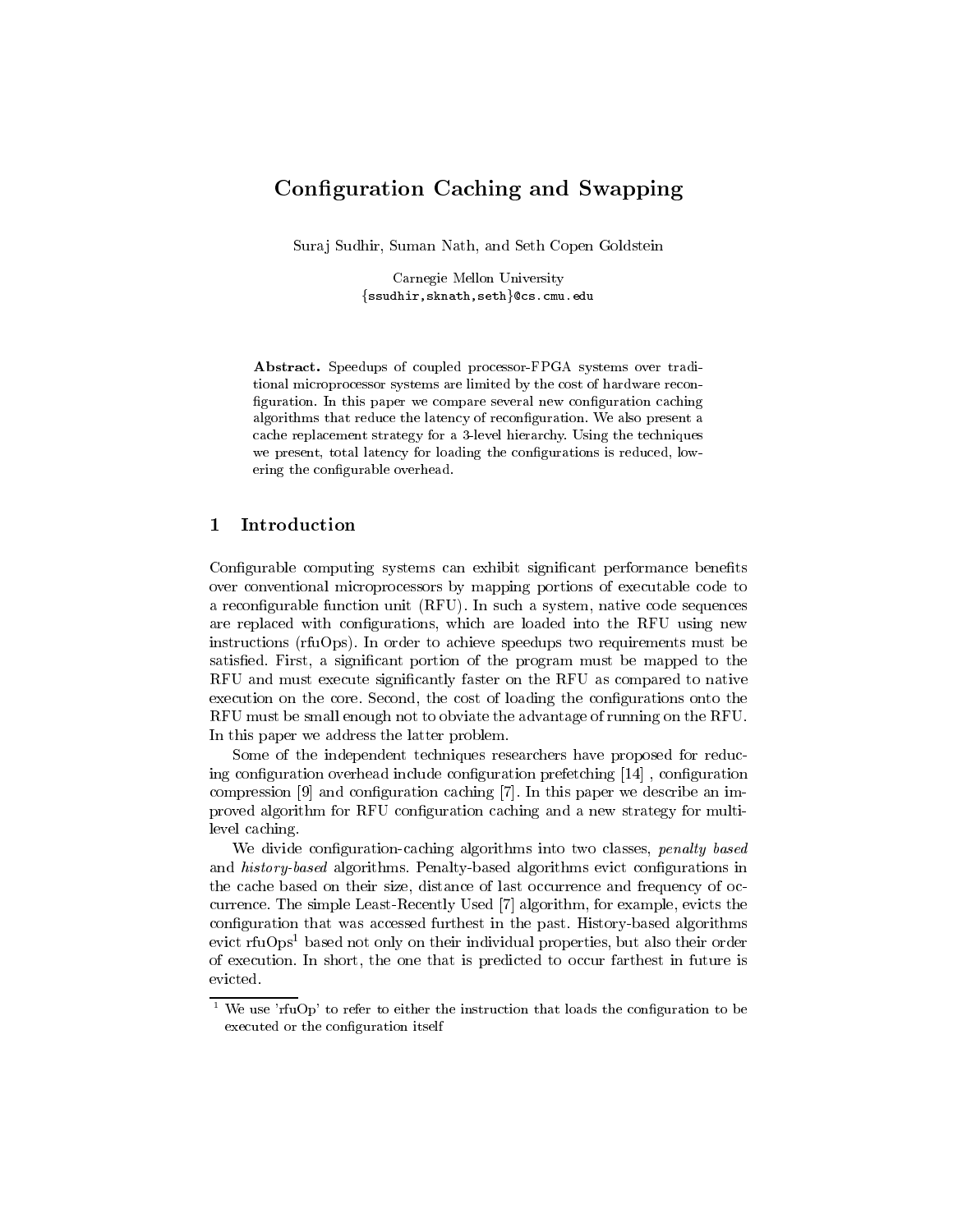| class                            | size  |       | cost[optional] |
|----------------------------------|-------|-------|----------------|
| virtual memory                   | fixed | fixed | no             |
| web caching variable variable    |       |       | yes            |
| VM w/ superpages multiple        |       | fixed | $\overline{a}$ |
| ideal config caching variable    |       | fixed | yes            |
| required config caching variable |       | fixed | $\mathbf{n}$ o |

Table 1. Comparison between different caching problems

In this paper, we propose an effective cache replacement algorithm and describe the performance of a realistic 3-level configuration-caching model. Our contributions are:

- We characterize the cache replacement problem in the context of recon figurable computing systems and point out the theoretical complexity of achieving the optimal performance.
- We propose a lightweight history-based online algorithm that, based on simulation results, outperforms previous cache replacement algorithms.
- We extend the caching model to a three-level cache model and show how performance varies with defragmentation and the exclusion property.

The rest of the paper is organized as follows. In section 2, we describe the configuration caching problem. In section 3, we describe different FPGA models. paper. We describe our own cache replacement algorithms in section 4. In section 5, we present and analyze performance results obtained from our conguration caching algorithms in different models.

# 2 Configuration Caching

There are significant differences between configuration caching and other caching problems (see Table 1) making previously developed techniques unsuitable to the configuration caching problem. Configuration caching is variable-size caching: The total latency depends not only on the number of times a configuration is loaded but also on its size. It is therefore possible that few loads of a very large configuration will be costlier than many loads of a smaller configuration. Thus, it might make more sense to keep larger configurations in cache longer and to consider both size and frequency when making eviction decisions.

While there are various systems that support variable-size pages, such as the superpage-based virtual memory systems in HP PA-RISC, Compaq Alpha and others [2], they only permit page sizes that are in multiples of a unit size. We call this *multiple page-sizes*, rather than variable page-sizes. Figure 1 shows how latency increases and is less predictable when page sizes are constrained to be a power of two.

Another variable but optional caching problem is web caching. Web caching is optional because the replacement algorithm may choose not to cache a page. This is called the Variable-size Variable-cost Optional Paging Problem [6, 13]. A reconfigurable system that optionally loads rfuOps is an *ideal* reconfigurable system. We call this problem an optional caching problem. In this paper we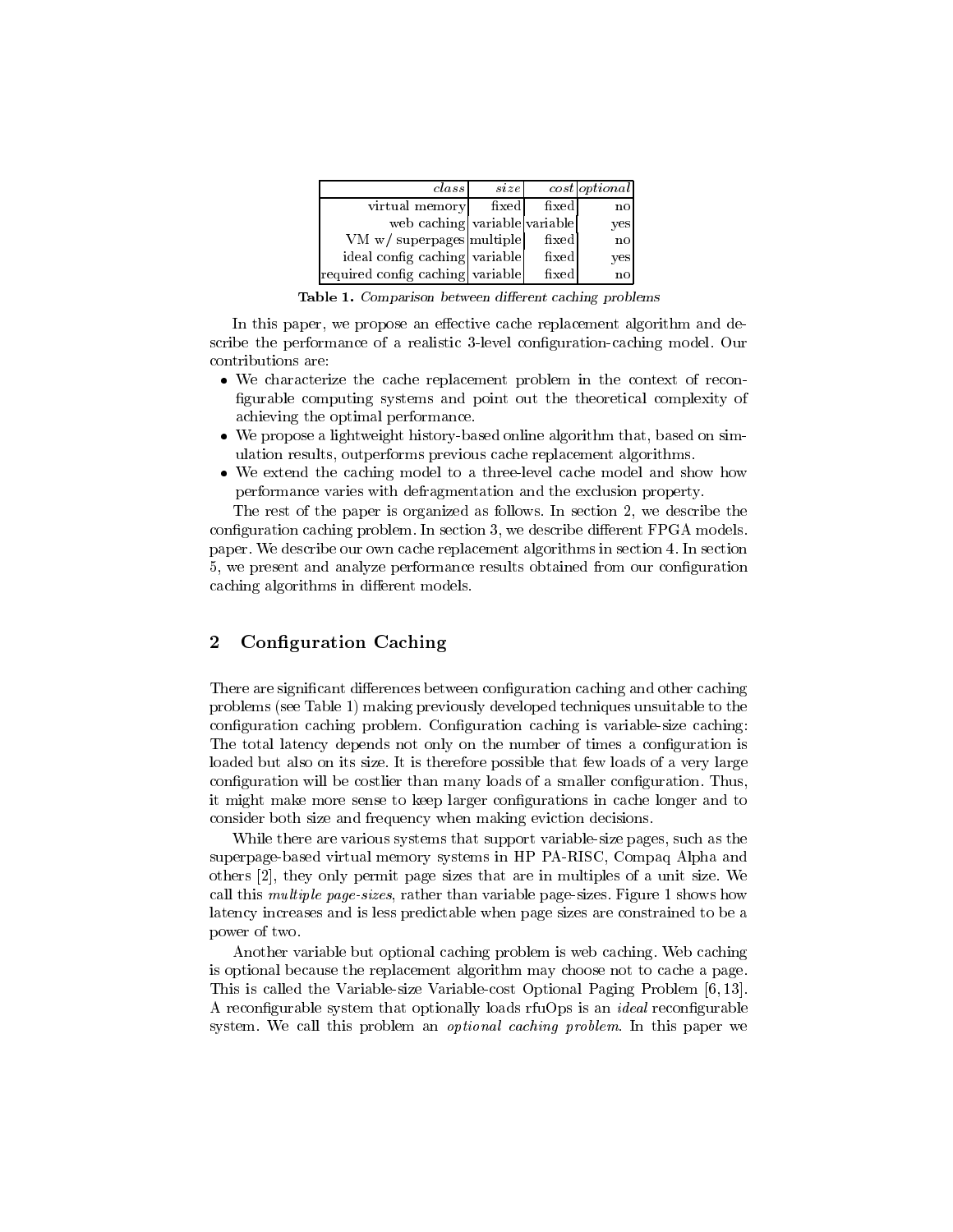

Fig. 1. Comparison of the multiple-page size scheme which only allows page sizes that are a power of two, and the variable-page size scheme which allows pages of any size. On the left,  $g\sin 1$  shows little difference in latency, whereas on the right, jpege shows how latency can fluctuate for multiple page sizes.

restrict ourselves to *required configuration caching*, i.e., all the rfuOps in the program must be loaded and executed.

In this paper we utilize a number of algorithms and conclusions developed for web caching. Besides the above differences between the two problems there are two more differences that affect the way techniques for web caching are extended to configuration caching. First, a web cache is much larger and can generally hold more pages making thrashing more likely in a conguration cache. Second, con figuration cache replacement decisions must be made far more quickly than web cache replacement decisions. Thus, the configuration cache replacement algorithm needs to be implemented in hardware.

We begin our analysis with modified web caching algorithms LRU and Greedy-Dual as described in [4]. Both of these are penalty-based algorithms, i.e., they use past execution data in an order independent fashion to select a victim. We then propose a history-based technique which tracks the sequence in which rfuOps were executed to decide which rfuOp to evict at a given point of time.

# 3 FPGA Models

Different FPGA programming models have been proposed in literature. The three basic types are Single Context FPGAs, Multi-Context [10] FPGAs, and Partial Run-Time Reconfigurable (PRTR). According to [7] the PRTR FPGA has been found to be the best model and achieves speedups of more than 10 times that of single context FPGA models. However, even the basic PRTR model can suffer from thrashing caused by multiple configurations that are required frequently and must be loaded at the same address on the FPGA.

We describe our work in the context of two models based on the PRTR model. the  $\emph{Local}$   $\emph{non-linear}$  and the  $\emph{per}$   $\emph{per}$   $\emph{uncurrent}$  models". In the  $\emph{Local}$   $\emph{non-linear}$ 

<sup>1</sup> First proposed in  $\lceil7\rceil$ , the Location-independent model is called the *Relocation* model and the Defragmentation model is called the  $Relocation+Defragmentation$  model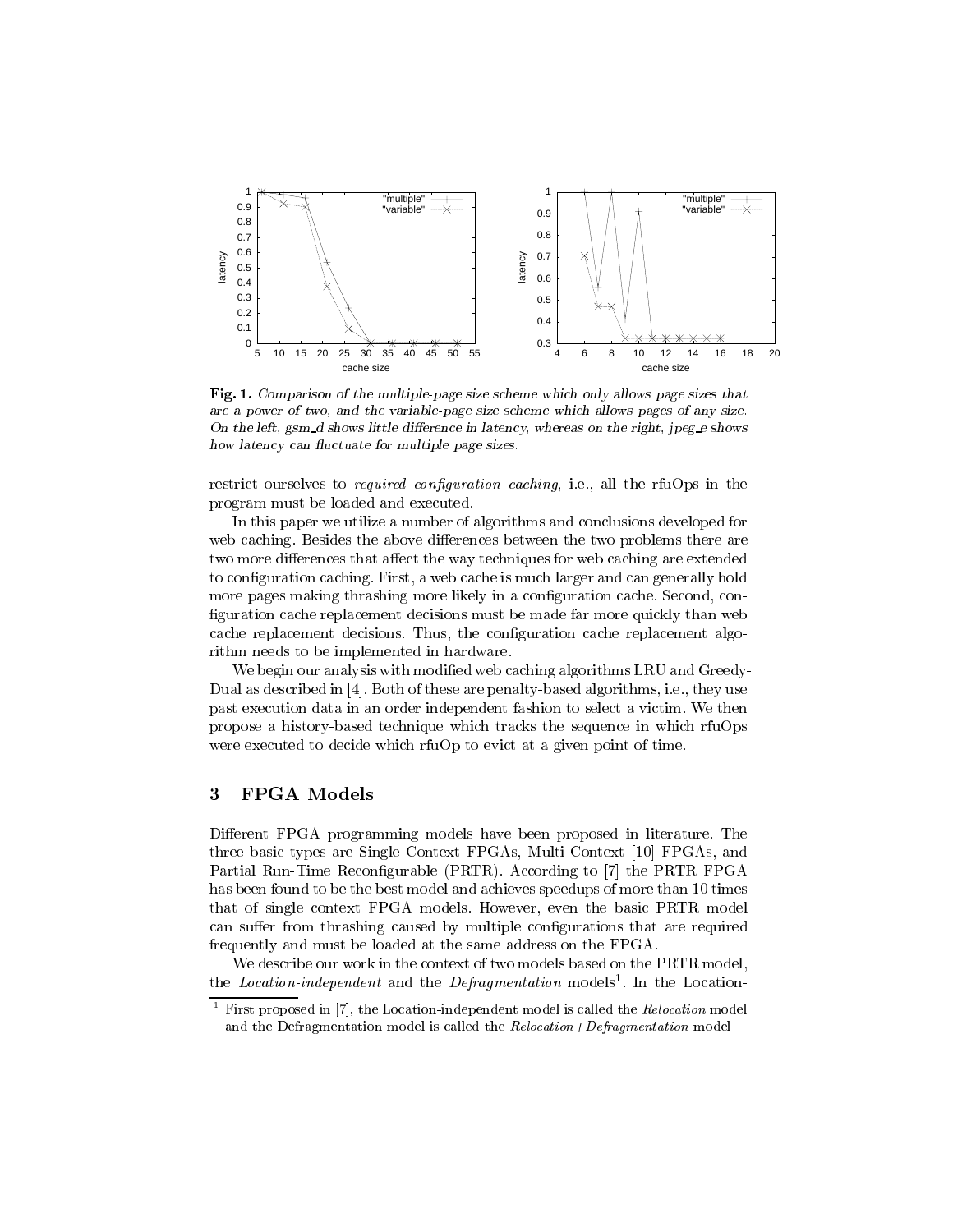```
procedure SelectVictim( required size)
(\min \csc, \min \ssc) \leftarrow (\infty, \text{nil})prefix \leftarrow nillast \leftarrow 1for i \leftarrow 1 to rfu count
      if (last > rfu_count - and required size < size(prefix)) then
     while (size(prefix) < required_size)if (defrag mode and rfuOp<sub>last</sub> is not
                       \sim continuous to relation the relationship of the relationship \sim . Then \sim 1 and 1 \sim 1 and 1 \sim 1 and 1 \sim 1 and 1 \sim 1 and 1 \sim 1 and 1 \sim 1 and 1 \sim 1 and 1 \sim 1 and 1 \sim 1 and 1 \sim 1 and 1 break
                  \text{prefix} \leftarrow \text{prefix} \mid \text{]} \text{rfuOp}_{\text{last}}last \leftarrow last +1endwhile
     if (cost(prefix) < min\_cost) then
                 min\_cost = cost(prefix)min_set = prefixprefix \leftarrow prefix - rfuOp_iendif
 endfor
 return min set
end procedure
```

```
Fig. 2. SelectVictim algorithm to pick contiguous rfuOps. This algorithm returns the
minimal set of contiguous rfuOps whose total size \geq required size.
```
independent model, a configuration can be dynamically allocated to any location of the chip at run time. However, once an rfuOp has been loaded it cannot be relocated. The Defragmentation model further improves chip area utilization by using a defragmenter to compact configurations on the fabric. It also permits rfuOps to be moved after being loaded. Including a defragmenter increases utilization of the fabric space, however, it also increases the total latency by adding the defragmentation cost.

# 4 Replacement Algorithms

In this section we describe cache replacement algorithms for different FPGA models. We break down the replacement algorithm into two phases. In the first phase a cost is computed for each configuration in the cache which is then used by phase two to determine which congurations to evict from the cache. All of the algorithms we present use the same phase two mechanism which we describe in Section 4.1. We then describe different cost computing algorithms in Section 4.2.

### $4.1$ Victim Selection

The eviction policies for the Location-independent and the Defragmentation models are similar except that victims selected in the former must be physically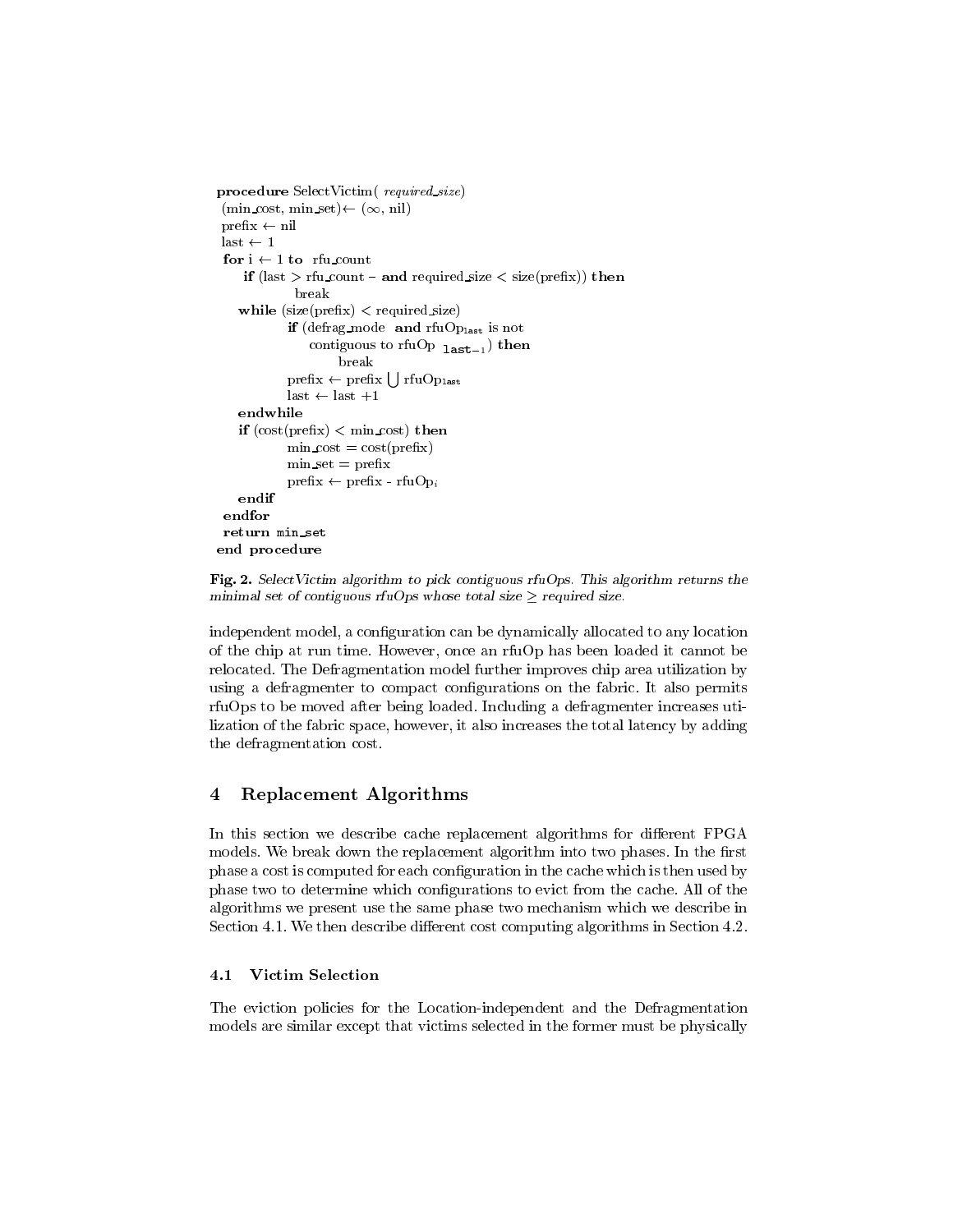contiguous on the fabric. Both models require that the set of rfuOps selected for eviction (MINSET) must have the minimum total eviction cost among all the rfuOps on the fabric. In the Location-independent model we call the set of evicted rfuOps the contiguous MINSET, where two rfuOps are contiguous if no other rfuOps lie physically between them in the fabric (though there may be a hole between them in which case it will just become part of the total freed space). Figure 2 shows the linear time procedure to find the MINSET. It maintains a sliding window of rfuOps, called  $prefix$ , from which it selects the victim. The operation  $size(prefix)$  and  $cost(prefix)$  are the total size and cost of all the rfuOps in the set  $prefix.$ 

The complexity of this procedure is critical to the performance of the overall configuration caching algorithm. While an  $O(log n)$  hardware implementation based on parallel-prefix can be implemented, we use an alternate technique with  $O(1)$  complexity which is competitive with the actual Select Victim algorithm. The minimum cost victim with enough space after it is selected even if there are rfuOps occupying that space. Using the simplied SelectVictim strategy increases the latency, on average, by 3%.

Victim Eviction Strategies When one or more victims need to be evicted, two possible strategies may be used. The first strategy, which we call *full eviction* is to evict entire rfuOps. The second strategy, *partial eviction*, evicts only as much of the victim(s) as necessary.

Partial eviction performs well when a partially evicted rfuOp is needed again before it has been fully evicted by subsequent SelectVictim operations. Since part of the rfuOp is already on fabric, the load latency is reduced because only the remainder of the rfuOp needs to be loaded.

It can be shown that the partial eviction algorithm is the same as the general fixed-size virtual-memory caching problem where the smallest unit of configuration is analogous to a page in a fixed-page size virtual-memory system. In the full eviction model, on the other hand, the problem of variable-sized pages means that optimality cannot be assured by a polynomial time algorithm.

While partial eviction appears to reduce the amount of excess eviction it is not very helpful because the excess space on fabric will likely be used up by some other rfuOp that is loaded in future. Furthermore, tracking the partially loaded rfuOps is complex.

### 4.2 Replacement Algorithms for PRTR FPGAs

Here we present both history- and penalty-based algorithms to compute the cost of the resident rfuOps. This cost is used by SelectVictim, described above, to make room for a new rfuOp.

History-based algorithms This algorithm tries to predict the future sequence of rfuOps based on recent history. It maintains a *Next* table where  $Next[i]$  is the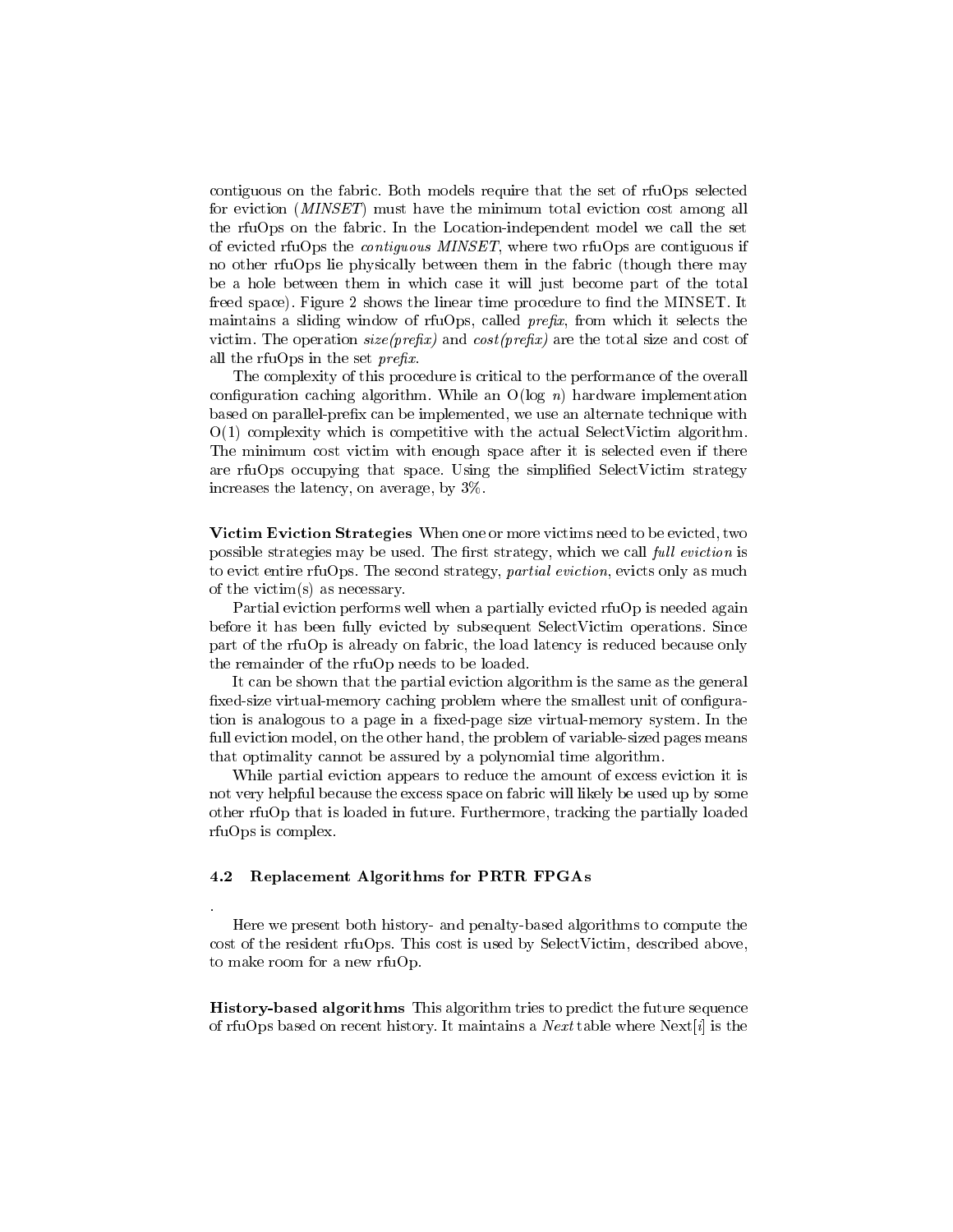| procedure                                             | proc        |
|-------------------------------------------------------|-------------|
| HistoryBasedDecision $(rfuOp_to\_load)$               |             |
| $R \leftarrow$ rfuOp to load                          | if rf       |
| $Next[prev_f(uOp] \leftarrow rfuOp_to.load$           | β           |
| if rfuOp_to_load is on fabric then                    | if tl       |
| return                                                | to l        |
| <b>if</b> there is enough space on fabric             | 1           |
| to load rfuOp_to_load then                            | g           |
| load rfuOp_to_load                                    | $S_i$ :     |
| return                                                | Loa         |
| Make the chain R, Next[R],                            | $_{\rm cc}$ |
| Next[Next[R]],                                        | L1          |
| for each configuration C on fabric do                 |             |
| $C \text{ cost } \leftarrow$ (distance of C on chain) |             |
| endfor                                                |             |
| $S_i \leftarrow$ Select Victim(size(rfuOp_to_load))   |             |
| Load rfuOp_to_load overwriting                        | rfuO        |
| the configurations in $S_i$                           | end         |
| end procedure                                         |             |

```
procedure
     PenaltyBasedDecision(rfuOp\_to\_load)if rfuOp to load is on fabric then
     goto L1
 if there is enough space on fabric
  to load rfuOp to load then
    load rfuOp to load
     goto L1
  S_i \leftarrow \text{SelectVictim}(\text{size}(\text{rfu}Op\_to\_load))Load rfuOp to load overwriting the
    configurations in S_iL1:<br>for each configuration C on fabric do
          C.\text{cost} \leftarrow C.\text{cost}-(\text{FABRIC\_SIZE})-C Size)
     endfor
 rfuOp.cost \leftarrow LARGE\_CONSTANT
```
end procedure

Fig. 3. History-based Algorithm Fig. 4. Penalty-based Algorithm

rfuOp that last followed *i*. The evicted rfuOp is determined by following the Next pointers starting with the rfuOp being loaded, j, i.e.,  $j \rightarrow Next[j] \rightarrow$  $Next[Next[j]] \dots$  The rfuOp on the fabric that occurs furthest in this chain is predicted to occur furthest in future and will therefore be evicted.

Each rfuOp is assigned a cost which is negative of the smallest distance from j in the chain of next pointers. The rfuOp with the smallest cost is evicted. While the size of the rfuOp is not considered here, it is taken into account during phase two. As shown later, this algorithm works well despite the fact that it ignores the sizes of rfuOps in the chain. This agrees with [6].

Implementation of the algorithm in hardware requires a means to handle the chaining procedure. While a pointer jumping procedure would be expensive in hardware, it would execute with a complexity of O(log n). Here we describe an algorithm that predicts which rfuOp willoccur furthest in the future without having to maintain or walk down a series of next links. The key idea is to keep information only about the RfuOps that are currently in the fabric. It maintains for each rfuOp,  $r$ ,

- ${\rm F\,}$  FI(r) the first rfuOp to follow r that is in the fabric.
- ${\rm F_A}(r)$  the last rfuOp to follow r that is in the fabric.  ${\rm FA}(r)$  is only valid if <sup>r</sup> is resident in the fabric.

Using this information we can determine the rfuOp predicted to be needed farthest away in time when r is being loaded as:  $FA(FI(r))$ . For example, if the fabric currently holds rfuOps 1, 2, and 4 and we are about to load rfuOp 5. and the sequence of rfuOps upto this point is: ...,  $5,3,1,2,6,4$ , then  $FI(5) = 1$  and  $FA(1) = 4.$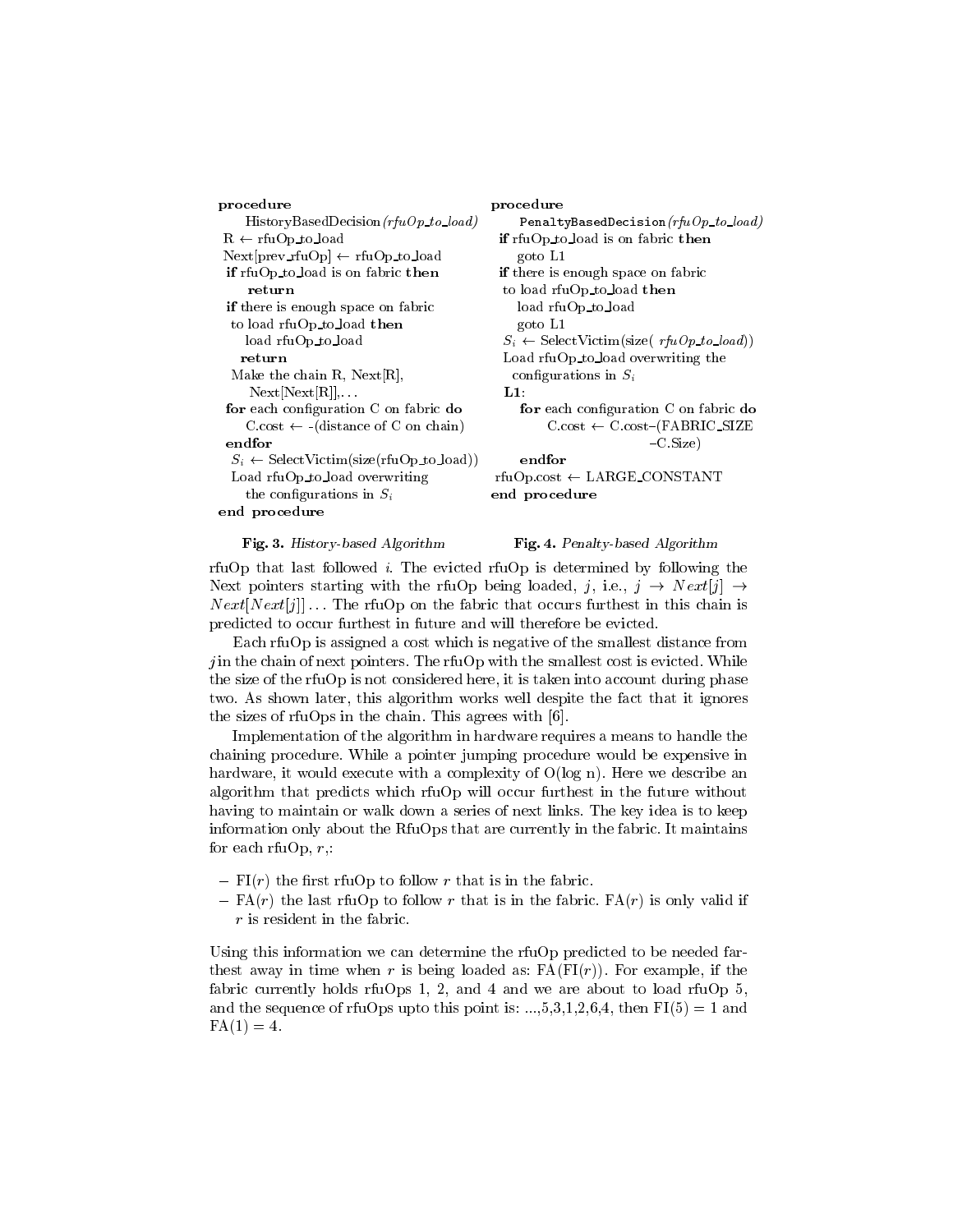To calculate FI and FA, we use two auxiliary items for each rfuOp:  $S(r)$ , a virtual sequence number, and  $P(r)$ , the rfuOp executed before r that is in the fabric. We also maintain a register, LastRfu, which holds the last rfuOp executed.

Before program execution, each rfuOp in the program is assigned a virtual sequence number such that  $S(r) = r$ . When an attempt is made to execute rfuOp  $R$ , one of three possibilities exists:

- <sup>R</sup> hits in the fabric: We execute R and update the tables.
- $R$  misses in the fabric and there is room for R: We load R, execute R, and update the tables.
- R misses and we need to evict something: We select  $FA(FI(R))$  as the victim andinvoke SelectVictim until there is room in the fabric. We load R, execute R, and update the tables.

Updating the tables requires that we update  $\text{FI}($ ) for all the rfuOps in the program,  $FA()$  and  $P()$  for the rfuOps in the fabric, and  $S()$  for R.

- FI: In parallel, for each rfuOp, i, in the program and  $i \neq R$ , if  $(S(i) < S(R)$  and  $S(R) < S(FI(i))$ , then set  $FI(i) = R$ . Finally, set  $FI(LastRfu) = R$ . In other words, if R occurs before  $FI(i)$  in the virtual sequence, make  $FI(R) = i$ .
- FA: In parallel, for each rfuOp, i, in the fabric and  $i \neq R$ , if  $(S(i) < S(FA(i))$ and  $S(FA(i)) < S(R)$ , then set  $FA(i) = R$ . Finally, set  $FA(R) = LastRfu$ . In other words, if R occurs after  $FA(i)$  in the virtual sequence, make  $FA(i) = R$ .  $S:$  set  $S(R) = S(LastN) + 1$  modulo some large number, e.g., 2<sup>-1</sup>
- P: If v is a victim, then in parallel, for each rfuOp, i, in the fabric and  $P(i) = v$ ,  $P(i)=P(P(i))$ . This ensures that  $P(i)$  points to an rfuuOp still in the fabric.

If multiple victims need to be selected, they are found using the P entries. The update step can be done efficiently and is not on the critical path.

In all benchmarks, a signicant portion of the rfuOp execution sequence constitutes a periodic pattern. This is because most of the speedup is achieved by implementing portions of a loop. In these cases the sequence information is as accurate as the algorithm in Figure 3. However, when the sequence is aperiodic the constant-time algorithm may differ from the algorithm in Figure 3. In some cases the simulation of the constant-time implementation proved to be better than that in Figure 3, in other cases the reverse was true. In all cases, the two are within 10% of each other and on average they are less than 2% of each other.

The strategy used by the history-based algorithm is not the same as mostrecently used (MRU) unless the most recently accessed rfuOp is *always* the one that is accessed furthest in future. Consider the sequence of rfuOps 1 2 3 4 3 4 3 4. . . 1 2 3 4 3 4. . . , with all rfuOps of size 1, and a fabric size of 3. The MRU algorithm will register evict 3 in order to load 4 and vice versa each time. On the other hand, the history-based algorithm does the following: the first time it loads 4 it will evict 3. Now  $FA(4) = 2$ , since  $FA(i) = P(LastRfu)$  when LastRfu is the victim. Also,  $FI(3)$  is 4. So when 3 is next loaded it will evict  $FA(FI(3)) = 2$ , avoiding the thrashing that happens with MRU. Furthermore, it can be seen that 2 really is the furthest in the sequence at this point, so the history-based algorithm makes a correct prediction, unlike the MRU, which on average increases latency by more than 160%.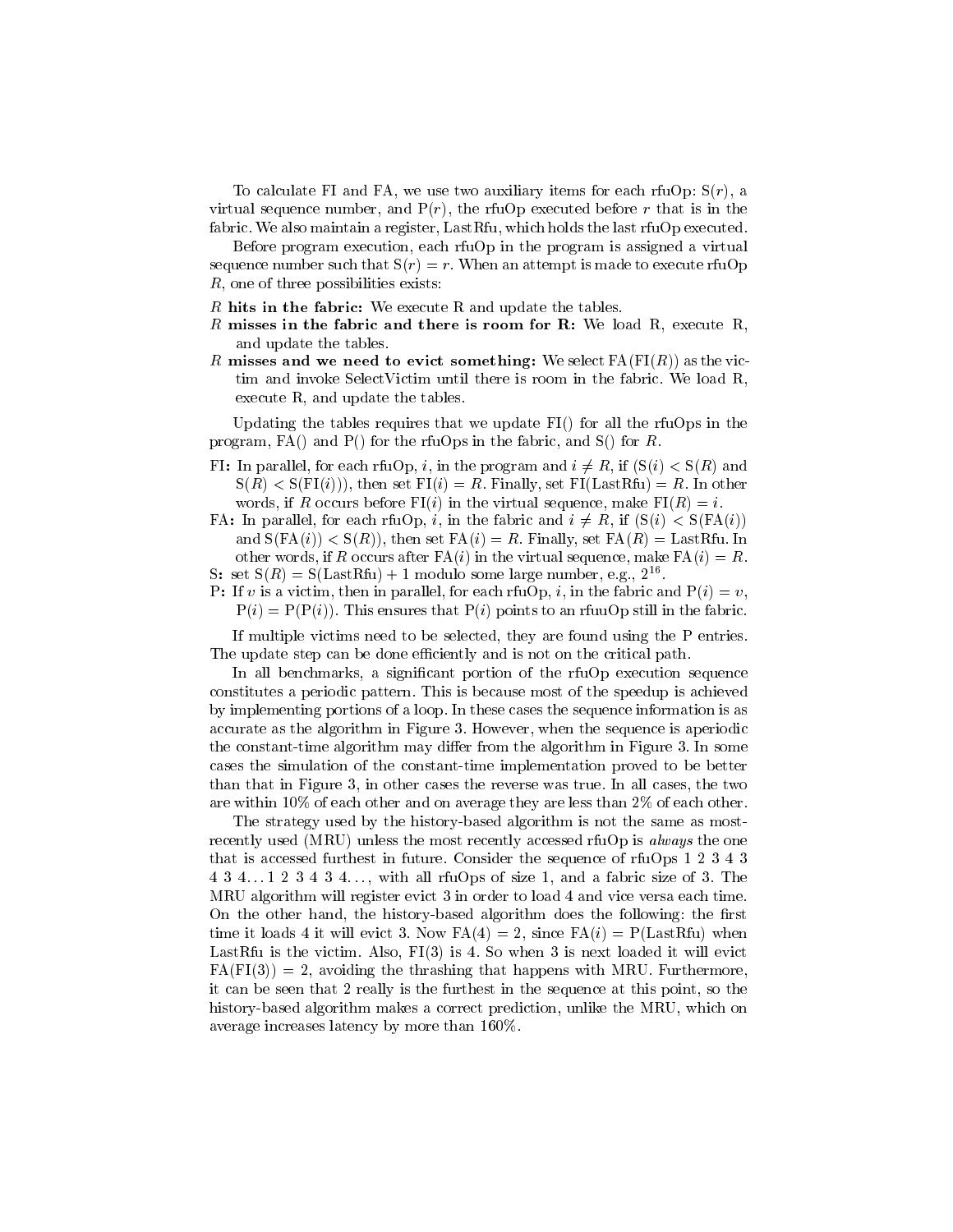



Fig. 5. Effect of cache size for different benchmarks using the history-based algorithm

Fig. 6. Effect of cache size for different benchmarks using the penalty-based algorithm

Penalty Based Algorithm Existing solutions to the variable page-size replacement problem, as described in Section 2, fall under the category of penalty-based algorithms. The algorithm we chose to implement for comparison is a modied form of the Greedy-Dual Size algorithm in [4]. It is used in web cache replacement and is shown to outperform other widely used web cache replacement algorithms.

Our penalty-based algorithm assigns costs to each rfuOp currently in the fabric. Whenever a configuration is accessed, its cost is set to some large constant and the cost of the other rfuOps on fabric are reduced by (fabric size configuration\_size). Intuitively this penalizes smaller configurations more than the larger configurations. During replacement, we look for a configuration that has the smallest cost (that has been penalized most).

### $\overline{5}$ 5 Performance Results

### 5.1 Experimental Setup

We used the SUIF [12] compiler with custom passes to automatically extract rfuOps from the program. We instrument the rfuOp-enabled code to generate traces which are then simulated on an extension of SimpleScalar [3] to obtain our results. We ran two benchmark applications from the SPECInt95 [5] and ten from the MediaBench [8] suites.

### 5.2 Experimental Results

In this section we present and analyze the experimental results for the algorithms proposed in Section 4. We found that in most benchmarks the latency decreased in a roughly linear fashion with increasing fabric size. This was truer for the history-based algorithm than the penalty-based algorithm. Figure 5 shows how the cache size affects the performance for a representative sample of the benchmarks, using the history-based algorithm. The history-based algorithm scales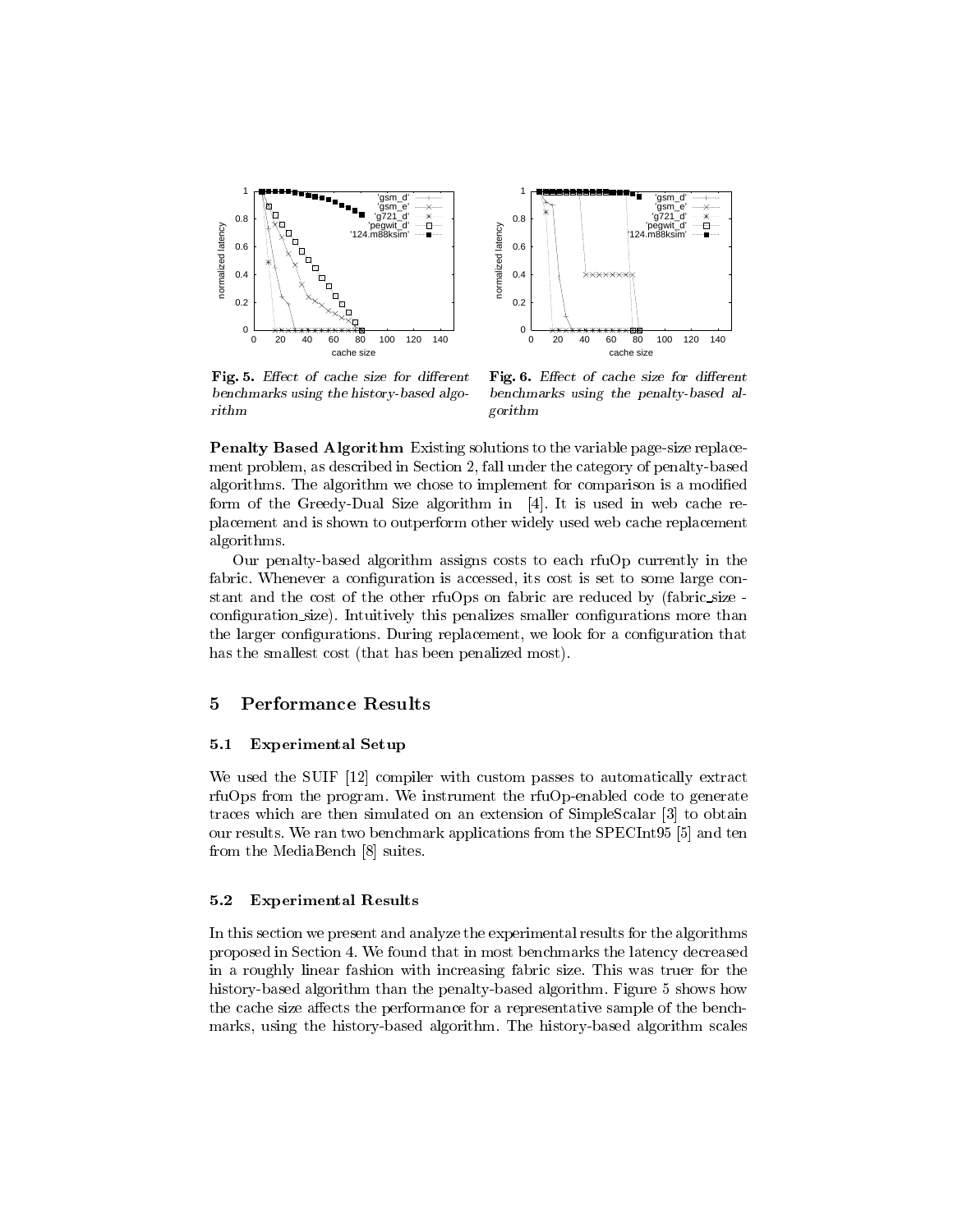

well with changing cache size. On the other hand, as Figure 6 shows, the penaltybased algorithm scales poorly with cache size. To eliminate the effect of differing working sets we simulate each benchmark with an RFU that can hold half of all the rfuOps for that particular benchmark.

Performance of Replacement Algorithms To see how well our online algorithms perform, we compared their performance to that of the best of two offline algorithms: Belady's algorithm  $[1]$  or an approximation algorithm presented in [7]. The results for a location-independent FPGA are shown in Figure 7. History-Algo and History-Impl refer respectively to the theoretical model (using next-chains) and our implemented version of the history based algorithm. We also implemented the basic LRU algorithm. However, its performance was found to be vastly inferior to even the penalty-based algorithm.

Simulation results show that the history-based algorithm is more effective than the penalty-based one, and is consistently competitive with offline algorithms. The main reason for this is that the penalty-based algorithm evicts the rfuOp that occurred furthest before the current point, while the history-based algorithm replaces the one that it estimates to occur furthest after the current point. In fact, we find that the history-based algorithm tends to make choices similar to that of Belady's offline algorithm.

Effect of Defragmentation In Figure 8 we compare the history-based algorithm on a location-independent fabric with partial and full eviction on a fabric which implements defragmentation. Since the defragmentation cost is small, it has been ignored in simulation. The results are ambiguous as sometimes the extra power of defragmentation leads to worse behavior.

Partial eviction performs slightly better than the full eviction model, except for cases like jpeg d and pegwit d where an rfuOp is not required soon after its eviction. However, the implementation cost of partial eviction outweighs its small advantage.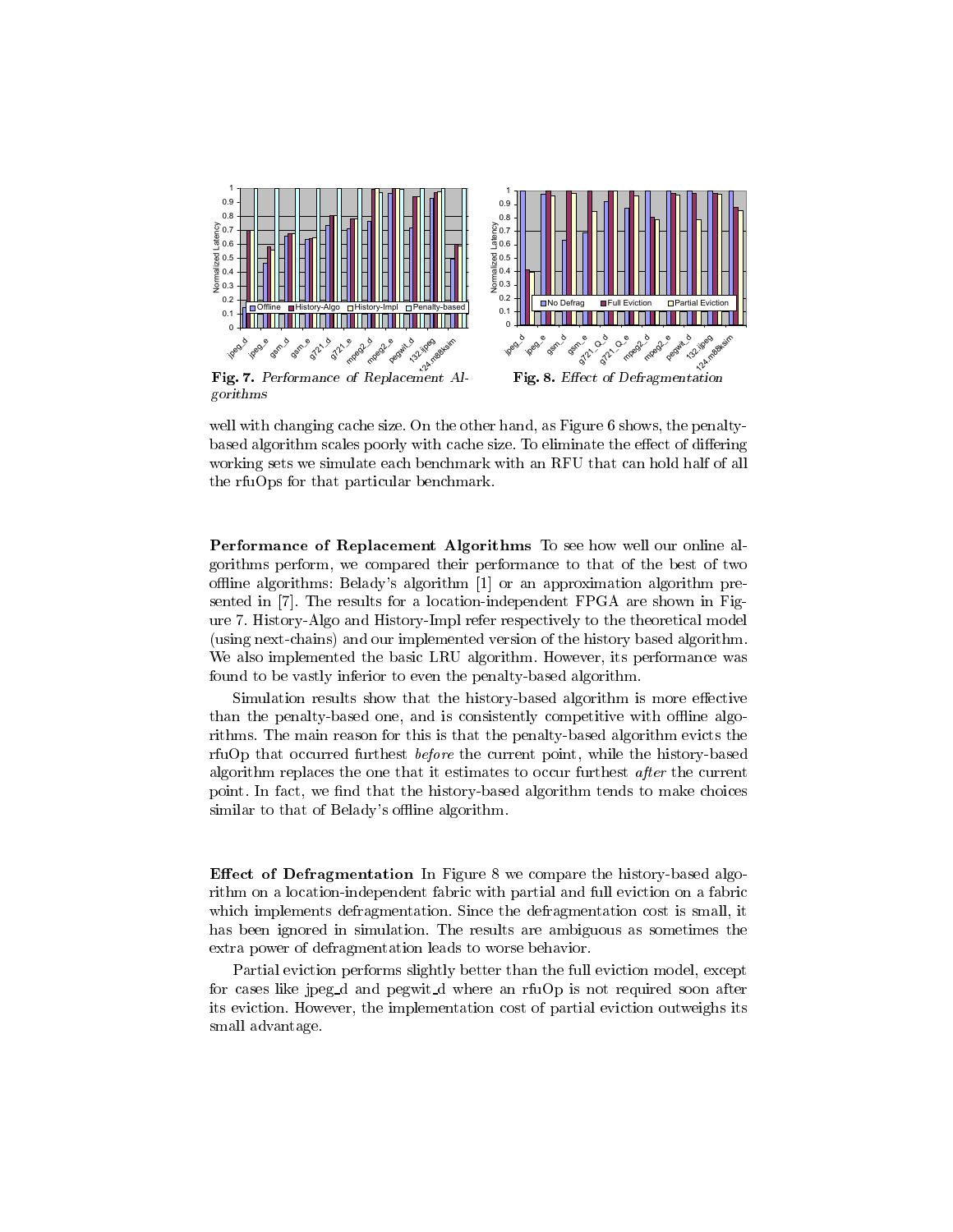

Fig. 9. Performance of different threelevel caching models

Fig. 10. Comparison of different caching models

Performance of Three-Level Model Here we show the effect of introducing a configuration cache for the RFU.<sup>2</sup> To model the latency we used a 20:1 ratio for loading the cache from memory as compared to loading the fabric from cache.

Figure 9 shows that making the fabric and configuration cache exclusive always improves performance. This comes at the cost of an additional buffer to hold rfuOps that are evicted from fabric before they are loaded into the configuration cache. This buffer is necessary to maintain proper serialization of the operation. The Defragmentation model performs better than the Location independent model.

Comparison of the effect of different models Figure 10 shows how performance improves significantly when we utilize the best three-level model, i.e., the one with the exclusion property, compared to the best two-level model. Most benchmarks showed a signicant improvement in performance.

# 6 Conclusion

In this paper we have described algorithms for reducing reconfiguration overhead through effective replacement algorithms and configuration caching. We present an effective history-based algorithm with an efficient hardware implementation. We show that the added complexity of partial eviction does not yield signicant performance improvement. Likewise, defragmentation increases the implementation complexity, but does not always improve performance.

There are still many avenues for further research. Our history-based algorithm considers only one preceding rfuOp, similar to a one bit prediction model in branch prediction. The algorithm can be extended to remember more than one preceding rfuOps, perhaps as a tree rather than a chain, and consider different possibilities before taking a replacement decision. Finally, we have not considered the case where the loading of the rfuOp into the fabric is optional.

<sup>2</sup> Space precludes describing our algorithms here, but a more complete description can be found in [11].